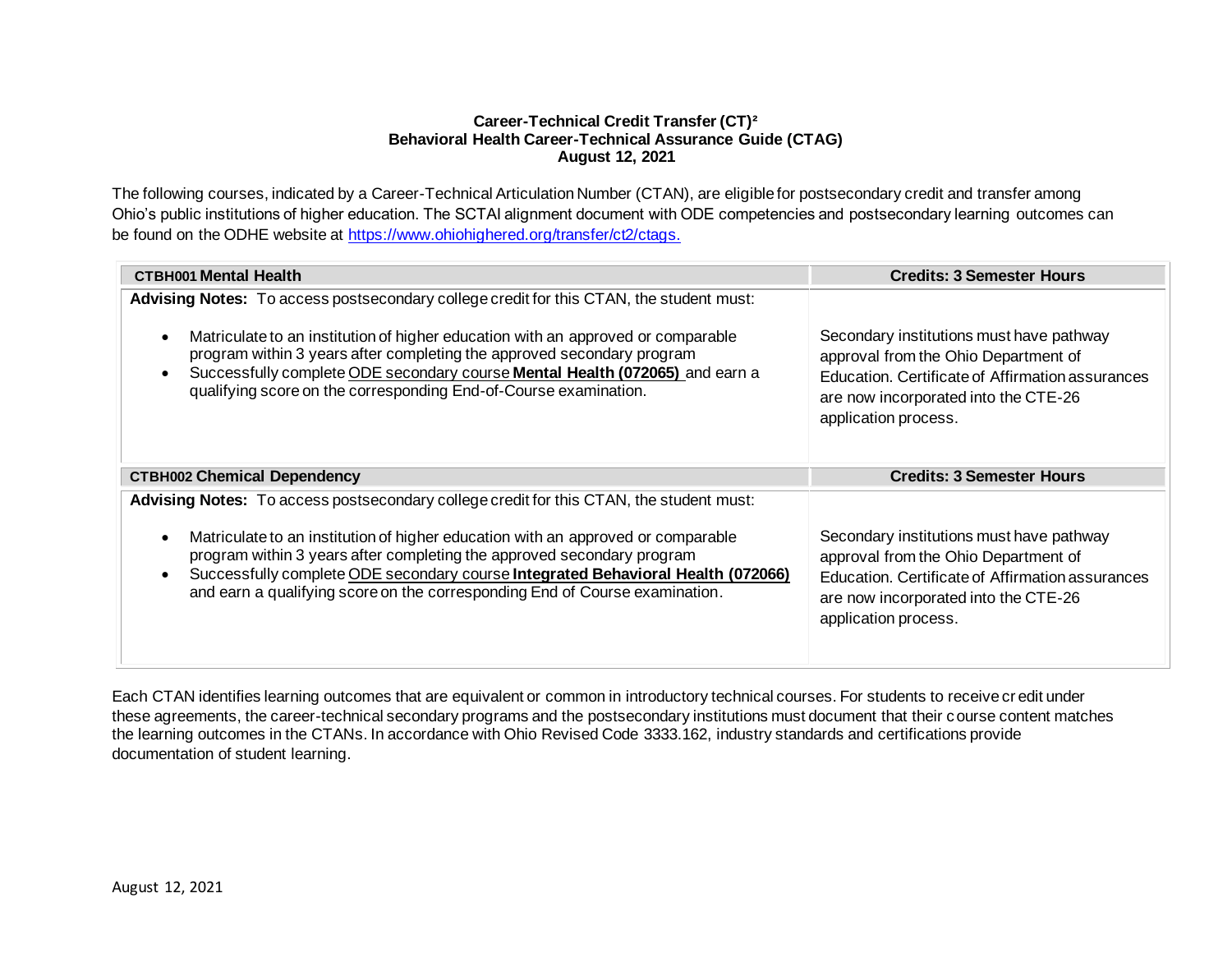### **Requirements and Credit Conditions:**

- 1. The receiving institution must have a comparable program, major, or course that has been approved through submission to the Ohio Department of Higher Education (CT) <sup>2</sup> approval process for the CTAN listed in this document.
- 2. Credits apply to courses in the specified technical area at Ohio's public institutions of higher education, if the institution offers courses in the specific technical area. In the absence of an equivalent course, and when the institution offers the technical program, t he receiving institution will guarantee to grant and apply an equivalent credit value of the Career-Technical Articulation Number (CTAN) toward the technical requirements of the specific degree/certificate program.
- 3. The applicant must provide proof to the receiving institution that she/he completed a course that has been approved through the  $(CT)^2$ approval process and that she/he has passed the end-of-course assessment.
- 4. A career-technical student seeking credit under the terms of this CTAG must apply and be accepted to the college within three years of completing a career-technical course.
- 5. A career-technical student who meets all eligibility criteria will receive the credit hour value for the comparable course as offered at the receiving state institution of higher education.
- 6. The admission requirements of individual institutions and/or programs are unaffected by the implementation of (CT)² outcomes.
- 7. The transfer of credit, through this CTAG, will not exempt a student from the residency requirements at the receiving institution.

### **CTBH001 – Mental Health**

**General Course Description:** This course is an introduction to principles, skills, philosophies, and historical development of mental health system. Cultural and social influences and self-awareness regarding values and biases. Key concepts and terminology. Ethical, legal, and professional standards.

 **Credits:** 3 Semester Hours

# **Learning Outcomes:**

1. Identify principles, skills, philosophies, and historical evolution of the mental health system in the United States and the impact on modern American culture and community. \*

2. Analyze one's own biases, values, and obstacles including cultural and social influences to work in helping professions. \*

3. Examine key concepts and terminology related to helping professions, including non-stigmatizing language and trauma informed care. \*

4. Describe basic theories of helping, evidenced-based treatment techniques, and interventions used in helping professions. \*

5. Recognize the professional behaviors, and ethical standards required to work in helping professions. \*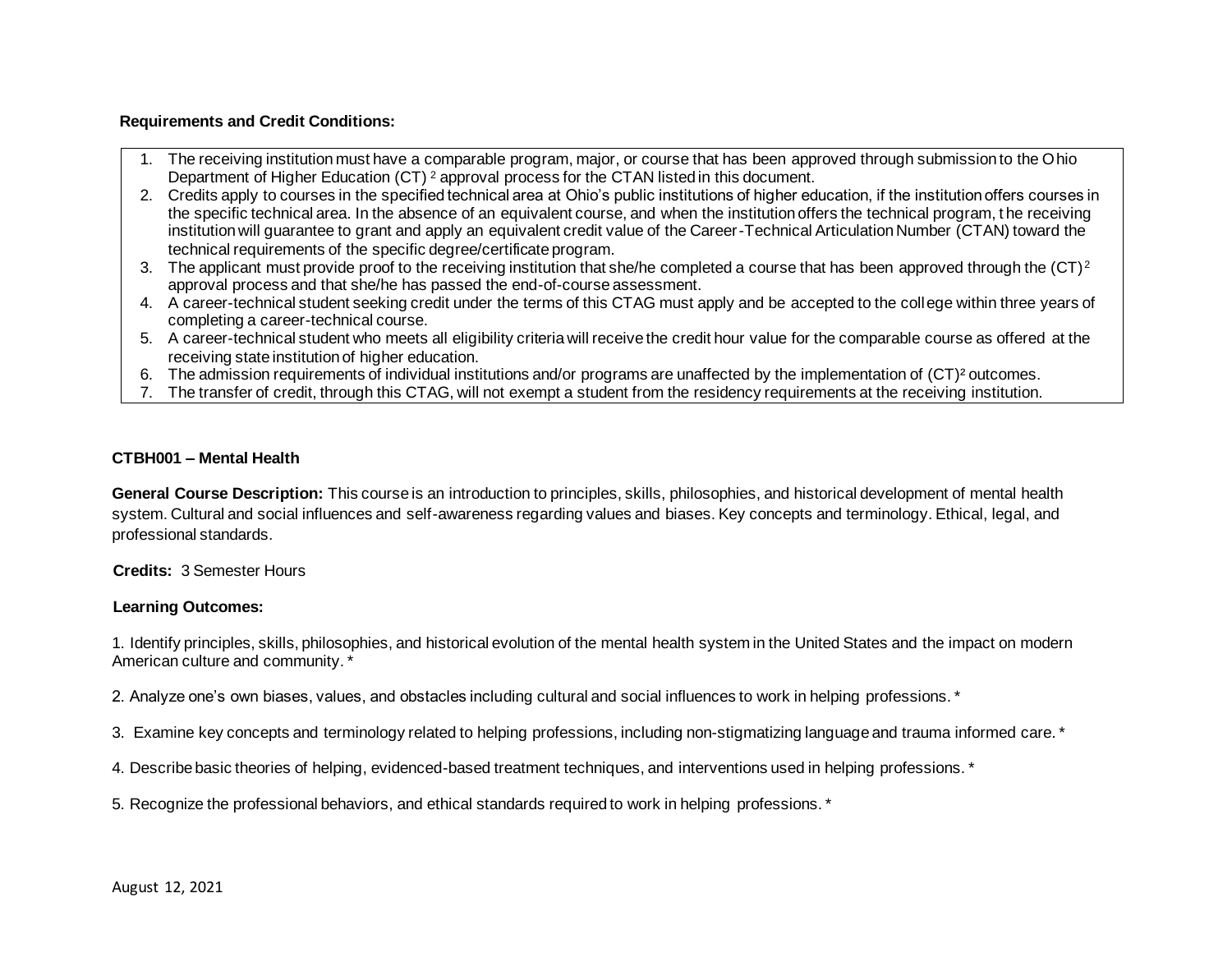## **CTBH002 – Chemical Dependency**

**General Course Description:** This course is an introduction to etiology and theories of substance use disorder. Includes exploration of classification and effects of substances of abuse. Knowledge of continuum of care from intake to discharge and evidenced-based treatment and pharmacological interventions. Models of treatment planning, documenting treatment progress and ethical, legal, and professional standards.

 **Credits:** 3 Semester Hours

# **Learning Outcomes:**

1. Describe the etiology, theories of substance use and addictive disorders and differentiation of addiction from other medic al and psychological conditions. \*

2. Identify classifications of substances of abuse and their effects on the individual, family, community, and society. \*

3. Demonstrate knowledge of intake, screening, assessment, diagnosis, co-occurring disorders, levels of care, medical necessity, and referral of persons with substance use and addictive disorders. \*

4. Demonstrate knowledge of evidence based individual and group treatment and pharmacological strategies of substance use and addictive disorders across the continuum of care. \*

5. Recognize models of treatment planning, methods of documenting treatment progress and relapse prevention. \*

6. Demonstrate knowledge of the ethical standards and professional behaviors required in the field of substance related and addictive disorders. \*

7. Determine one's personal attitudes, beliefs, values, biases, and obstacles including cultural and social influences, toward interacting/engaging persons with substance related and addictive disorders. \*

# *\*Asterisk Indicates Essential Learning Outcomes*